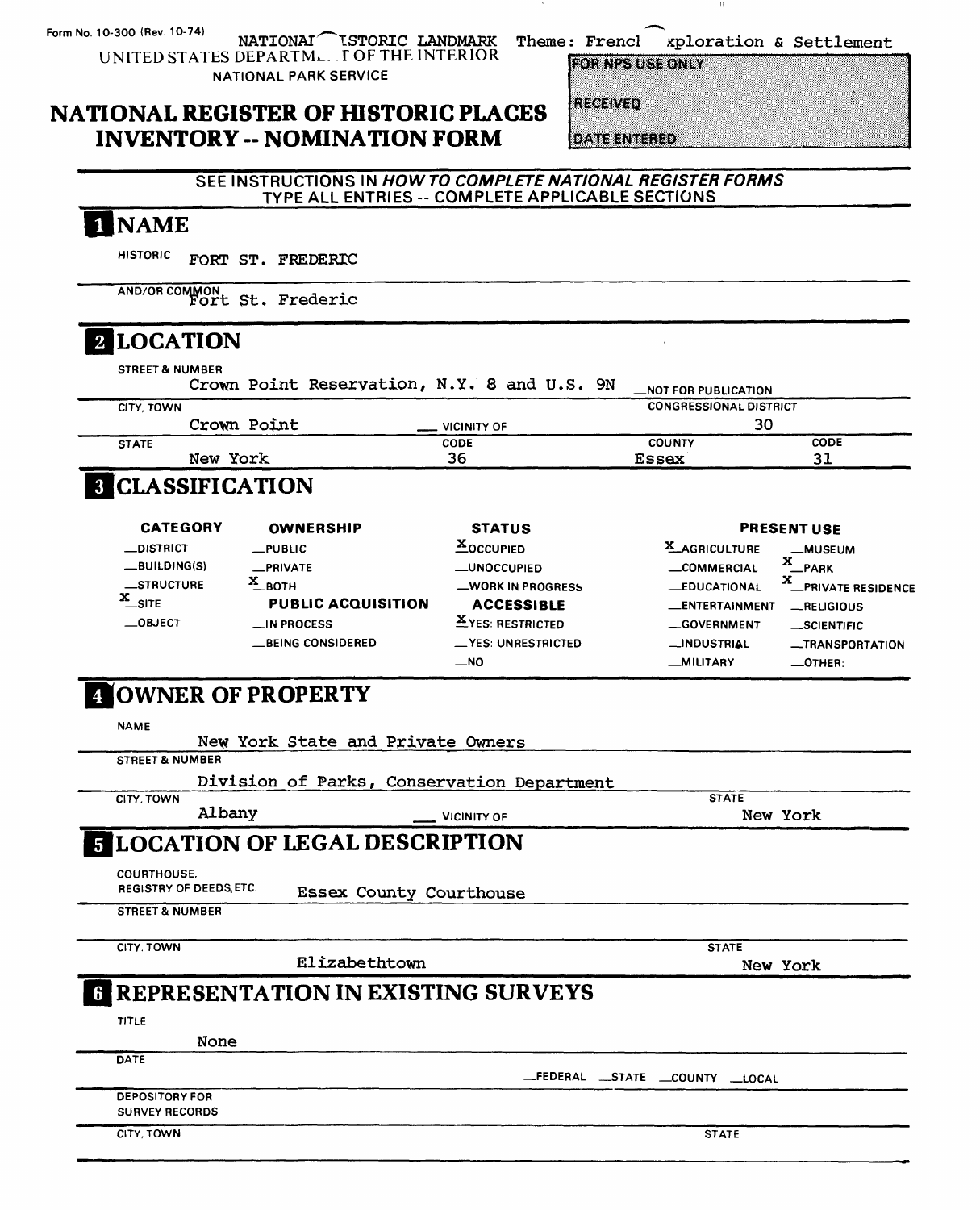

| <b>X ORIGINAL SITE</b><br>__DETERIORATED<br>__UNALTERED<br>__EXCELLENT<br>$X$ RUINS<br><b>XALTERED</b><br>DATE_<br>__MOVED<br>$\equiv$ GOOD<br><b>LUNEXPOSED</b><br>$-FAIR$ |  |
|-----------------------------------------------------------------------------------------------------------------------------------------------------------------------------|--|

**DESCRIBE THE PRESENT AND ORIGINAL ()F KNOWN) PHYSICAL APPEARANCE**

Fort St. Frederic was built on the east side of a point of land on the northern shore of Crown Point, New York. Crown Point is a peninsula, approximately two miles long and one mile wide, which projects north into Lake Champlain, Bullwagga Bay, roughly one mile wide and two long, is formed by the west shore of Crown Point and the main shore of Lake Champlain on the New York side. The lake itself passes between the east shore of Crown Point and the Vermont shore of Lake Champlain. The lake reaches its narrowest width, approximately one half mile, as it passes between Crown Point, at the site of Fort St. Frederic and Chimney Point on the Vermont shore. It was for the strategic value of Crown Point in controlling lake traffic that the French chose to erect their fort here.

Construction was begun in 1731 under the direction of the Sieur de la Fresniere. The fort was built on bedrock, upon the shore. The local rock, black lime slate, was quarried nearby for the construction. The fort's shape was that of a starwork, basically a pentagon with bastions at the angles. The ramparts were approximately twenty feet high and twenty feet thick and were enclosed in turn by a ditch walled with stone. On the northwestern corner of the fort, an octagonal watch tower, approximately three stories tall, was erected of the same black slate. The tower had vaulted, "bomb-proof" walls, and mounted cannon and smaller guns. Other structures within the fort included a small church and stone quarters for officers and troops. To the east of the fort, on a jutting promontory, a fortified windmill was erected to serve as a lookout.

While the French military was establishing its outpost, the French traders and farmers were taking advantage of this added protection and were establishing their own settlements on the eastern shore of the Point, While the full extent of this settlement is not known, archeological evidences and at least one historic map indicate that it stretched north from Hickock Point almost to Coffin Point, if not farther. It seems likely that these houses and farms were located adjacent to the military road which was constructed between Crown Point and Ticonderoga, which is approximately 15 miles south of the Point. This road, which was later used by the British, roughly paralleled the eastern shore at an average distance of 350 yards to the west.

In 1759, when the French garrison abandoned the fort and ignited the magazine, the neighboring village was abandoned as well. When Amherst occupied Crown Point, he decided the fort was beyond repair, and so leveled it and began construction of a larger fort, Fort Amherst, just to the south of the French works. An English redoubt was erected on the French lookout post.

With the cessation of hostilities after the War for Independence Crown Point reverted to farmland, which it remains to a large extent today. Both Crown Point forts were acquired by the State of New York around 1900, and circa 1910, a partial reconstruction of the ruins of Fort St. Frederic was made. This consisted of a masonry capping of the original ruins, which today comprises the bulk of the visible remains. Other reconstructions were effected, but without the benefit of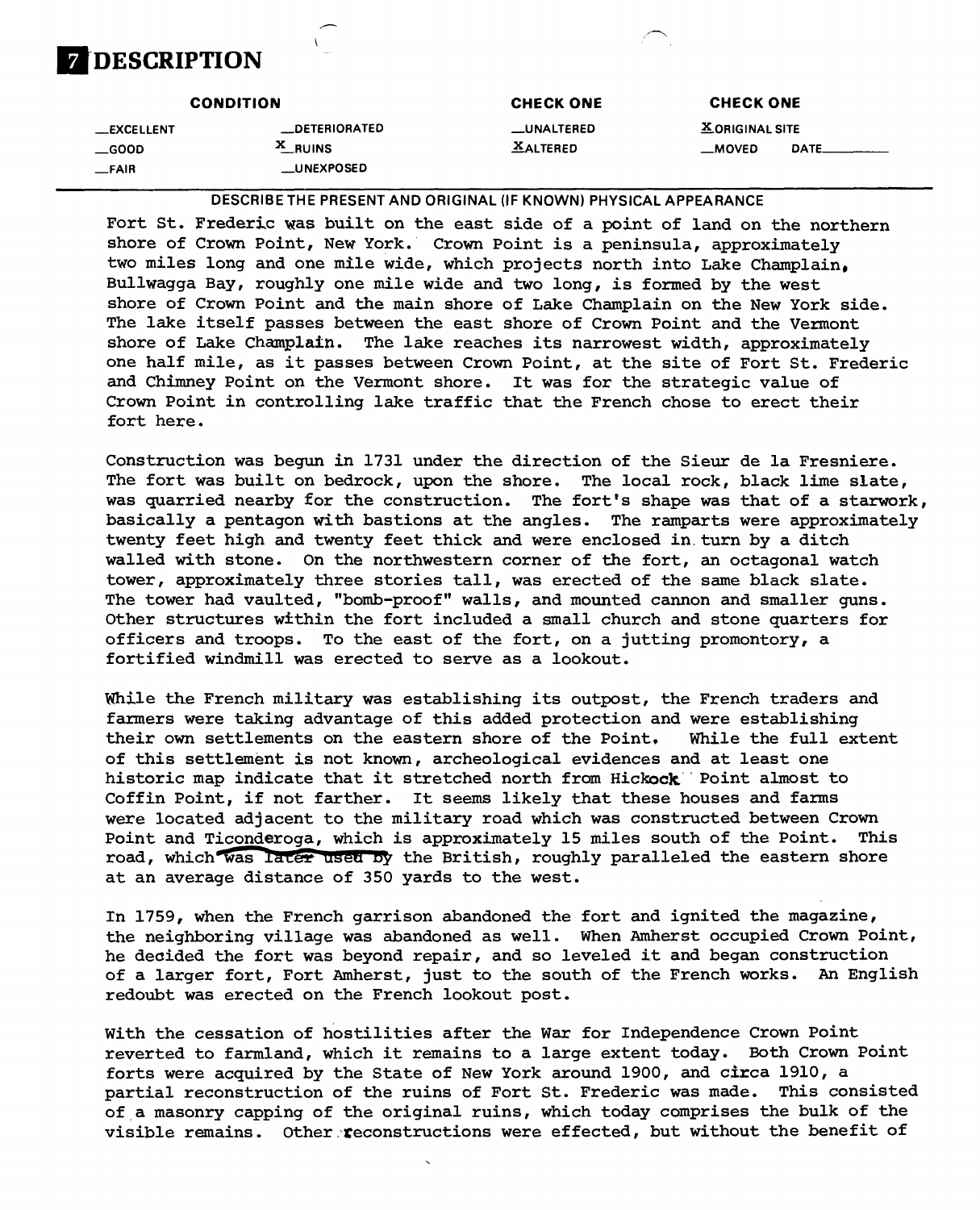|                                                                                                                                                           | __INDUSTRY<br>COMMUNICATIONS<br>__INVENTION                                     |                                                                        | _POLITICS/GOVERNMENT                                            | _OTHER (SPECIFY)                                                                |
|-----------------------------------------------------------------------------------------------------------------------------------------------------------|---------------------------------------------------------------------------------|------------------------------------------------------------------------|-----------------------------------------------------------------|---------------------------------------------------------------------------------|
| —1400-1499<br><b>AGRICULTURE</b><br>$-1500-1599$<br><b>_ARCHITECTURE</b><br>.1600-1699<br>$X_{1700-1799}$<br>$\_$ ART<br>COMMERCE<br>_1800-1899<br>_1900- | _ARCHEOLOGY-HISTORIC<br>_ECONOMICS<br><b>LEDUCATION</b><br><b>__ENGINEERING</b> | <b>__CONSERVATION</b><br>EXPLORATION/SETTLEMENT                        | _LAW<br><b>LUTERATURE</b><br>MILITARY<br>__MUSIC<br>-PHILOSOPHY | __SCIENCE<br>SCULPTURE<br>_SOCIAL/HUMANITARIAN<br>$$ THEATER<br>_TRANSPORTATION |
| <b>PERIOD</b><br><b>_PREHISTORIC</b>                                                                                                                      | _ARCHEOLOGY-PREHISTORIC                                                         | AREAS OF SIGNIFICANCE -- CHECK AND JUSTIFY BELOW<br>COMMUNITY PLANNING | LLANDSCAPE ARCHITECTURE                                         | RELIGION                                                                        |

#### **STATEMENT OF SIGNIFICANCE**

.1  $\frac{d}{d}$ 

**SIGNIFICANCE**

Control of Lake Champlain was a key objective in the French and English struggle for North America in the eighteenth century. To guard this crucial waterway, the French constructed a fort on the western shore of Lake Champlain, at its narrowest point, Crown Point. Fort St. Frederic, completed in 1731, served as a halfway station between Albany and Montreal and was the constant rendezvous of war parties launched into New York and the New England colonies. The starshaped stone fort was abandoned and destroyed by the French in 1759 and was never rebuilt. The archeological remains of the fortification and the adjacent settlement are presently contained in the New York State Park, Crown Point Reservation, and contingent private land.

#### History

With the construction of Fort St. Frederic on Crown Point, the French strategically blocked Lake Champlain as an avenue of invasion into Canada, and gained a convenient base of operations from which they conducted their frequent raids with their Indian allies against the English settlements. For the colonists of New York, New Hampshire and Massachusetts, Crown Point was synonomous with the terror and outrage inspired by the savage and brutal attacks which left farms burning and farmers scalped. The geography of Crown Point had suggested its tactical value to both the English and the French early in the eighteenth century. The peninsula extends into Lake Champlain at its narrowest point. The distance from Crown Point, New York, to Chimney Point, Vermont, is Approximately one quarter mile, and the channel could easily be commanded by a" few cannon. Fearful that the English would occupy the area first, the French established themselves on the eastern shore at Chimney Point in 1726, but were then ousted by the Massachusetts colony. Moving across the lake to Crown Point, the French began<sup>i</sup>the construction of Fort St. Frederic in 1731, under the direction of the Sieur de la Fresniere. Unlike Massachusetts, New York could not muster sufficient strength to remove the aliens from her territory.

Although the neighboring English and Dutch settlements were plagued by French and Indian marauders operating from Crown Point, internal dissension and political squabbling prevented the colonies from mounting a retaliatory attack. In 1746, however, Governor Clinton of New York and the energetic Governor Shirley of Massachusetts agreed to combine forces in an assault against their common enemy at Crown Point. By October, fifteen hundred Massachusetts troops were marching to New York to join with the New Yorkers when the sudden news af a suspected French invasion made it necessary to recall the Massachusetts troops. The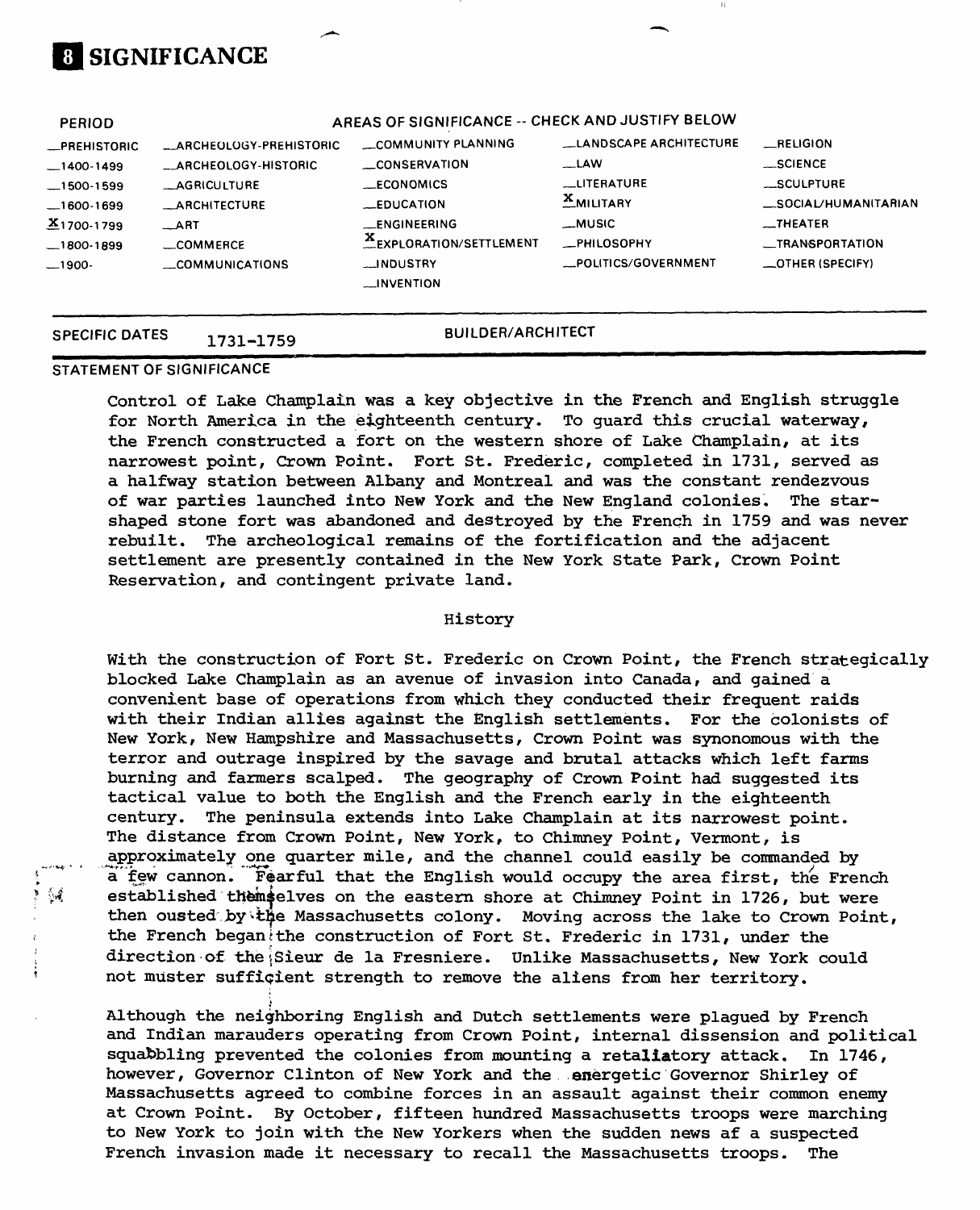## **9 MAJOR BIBLIOGRAPHICAL REFERENCES**

Parkman, Francis. A Half-Century of Conflict, 2 vols. (Boston, 1933), vol. 2. -----. Montcalm and Wolfe, 2 vols. (Boston, 1931), vols. 1 and 2. Shedd, Charles. "Fort St. Frederic," National Survey of Historic Sites and Buildings, form 10-317, 6/12/58. Van De Water, Frederic. Lake Champlain and Lake George. (New York, 1946).

### UGEOGRAPHICAL DATA

ACREAGE OF NOMINATED PROPERTY 300 acres UTM REFERENCES

| AIT OI P K O<br>ו טויטו        | (4, 8, 7, 7)    | ' 0 <sub>'</sub> 0, 0 <br>. KO | 14.817.01    |
|--------------------------------|-----------------|--------------------------------|--------------|
| <b>ZONE</b><br><b>EASTING</b>  | <b>NORTHING</b> | <b>EASTING</b><br>ZONE         | NORTH        |
| רו שו<br>K<br>ມ<br>. .         |                 | k 5<br>-10 I                   | 14, 817, 719 |
| VFSB11 B01111B1D11 C0001D71011 |                 |                                |              |

**VERBAL BOUNDARY DESCRIPTION**

See continuation sheet

 $\Xi$  $\tilde{H}$ 

| <b>STATE</b>                                                                                                                                                                                               | <b>CODE</b> | <b>COUNTY</b> |                                                                  | CODE         |
|------------------------------------------------------------------------------------------------------------------------------------------------------------------------------------------------------------|-------------|---------------|------------------------------------------------------------------|--------------|
| <b>STATE</b>                                                                                                                                                                                               | <b>CODE</b> | <b>COUNTY</b> |                                                                  | CODE         |
| <b>IL FORM PREPARED BY</b>                                                                                                                                                                                 |             |               |                                                                  |              |
| <b>NAME / TITLE</b>                                                                                                                                                                                        |             |               |                                                                  |              |
| Richard Greenwood, Historian, Landmark Review Task Force                                                                                                                                                   |             |               |                                                                  |              |
| <b>ORGANIZATION</b>                                                                                                                                                                                        |             |               | DATE                                                             |              |
| Historic Sites Survey, National Park Service                                                                                                                                                               |             |               | 2/20/76                                                          |              |
| <b>STREET &amp; NUMBER</b>                                                                                                                                                                                 |             |               | <b>TELEPHONE</b>                                                 |              |
| 1100 L Street, N.W.                                                                                                                                                                                        |             |               |                                                                  | 202-523-5464 |
| <b>CITY OR TOWN</b>                                                                                                                                                                                        |             |               | <b>STATE</b>                                                     |              |
| Washington, D.C. 20240                                                                                                                                                                                     |             |               | $\mathcal{I}_1$ .                                                |              |
|                                                                                                                                                                                                            |             |               | THE EVALUATED SIGNIFICANCE OF THIS PROPERTY WITHIN THE STATE IS: |              |
| NATIONAL <sub>-</sub>                                                                                                                                                                                      |             | STATE___      | LOCAL                                                            |              |
| As the designated State Historic Preservation Officer for the National Historic Preservation Act of 1<br>hereby nominate this property for inclusion in the National Register and certify that it has been |             |               |                                                                  | w89-665)     |
| criteria and procedures set forth by the National Park Service.<br>FEDERAL REPRESENTATIVE SIGNATURE                                                                                                        |             |               |                                                                  |              |
| <b>TITLE</b>                                                                                                                                                                                               |             |               | <b>DATE</b>                                                      |              |
| <b>ROTURNS USBOON W</b><br>I HEREBY CERTIFY THAT THIS PROPERTY IS INCLUDED IN THE NATIONAL REGISTER                                                                                                        |             |               | DATE                                                             |              |

'(NATIONAL HISTORIC LANDMARKS),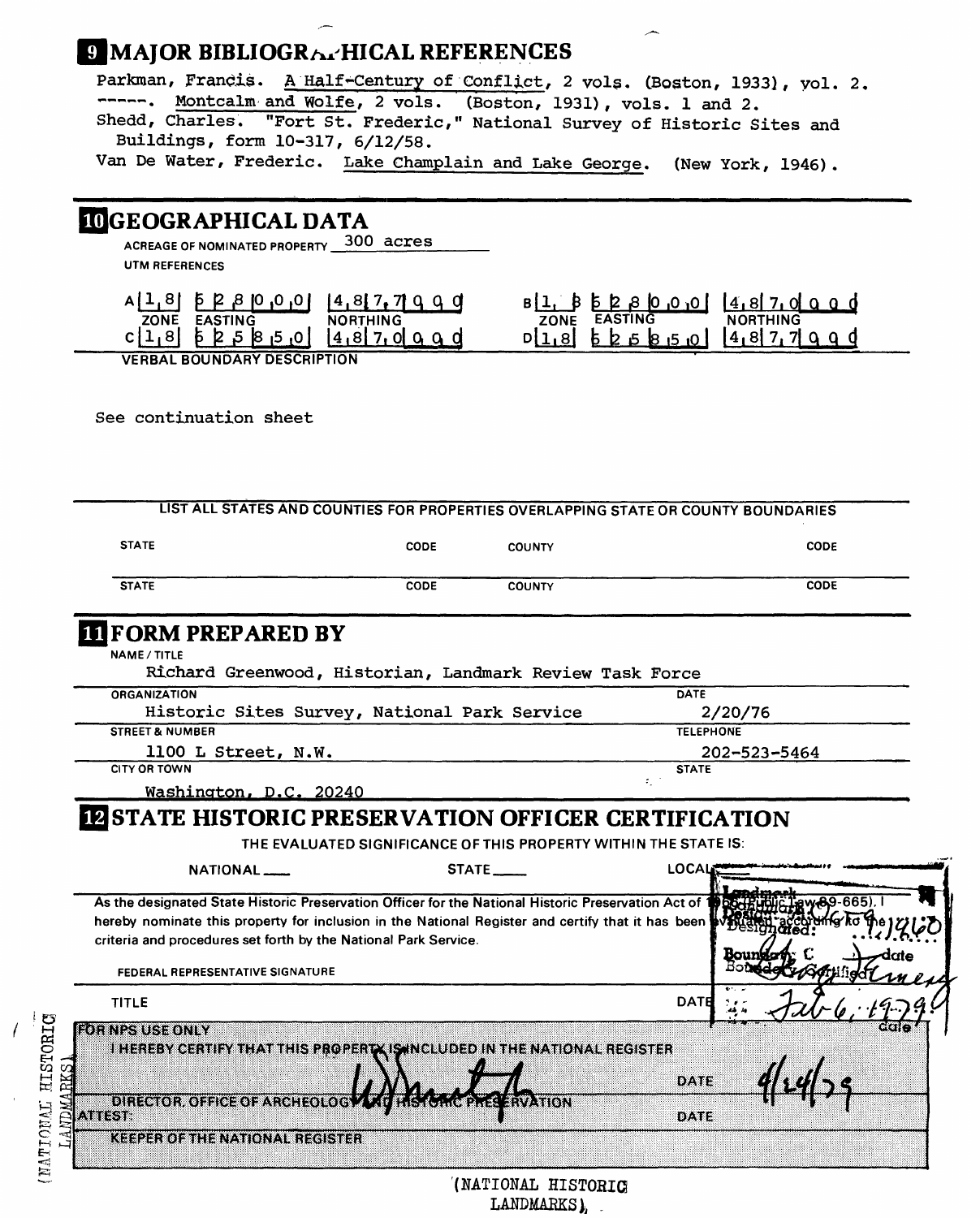**Form No. 10-300a (Rev. 10-74) UNITED STATES DEPARTMENT OF THE INTERIOR NATIONAL PARK SERVICE**

 $\bullet$ 

### **NATIONAL REGISTER OF HISTORIC PLACES INVENTORY -- NOMINATION FORM**

|                  | FOR NPS USE ONLY    |  |  |  |
|------------------|---------------------|--|--|--|
|                  |                     |  |  |  |
| <b>IRECEIVED</b> |                     |  |  |  |
|                  |                     |  |  |  |
|                  |                     |  |  |  |
|                  | <b>DATE ENTERED</b> |  |  |  |

**CONTINUATION SHEET** Fort St. Frederic ITEM NUMBER 7 PAGE  $\overline{2}$ 

historical research. Recent archeological work was done by a private organization, but the findings have not been made public. Presently the State of New York is undertaking a recording of the extant ruins and will stablize the ruins prior to any extensive efforts at interpretation.

The site of the fortified windmill has been built over extensively; first during the British occupation, and presently the Champlain lighthouse stands on that point. Remains of the French settlement have been tentatively identified at scattered locations along the eastern shore of the Point. They are generally located on private land and have not been extensively examined.

Fort St. Frederic is presently located within New York State's Crown Point Reservation. The Fort site itself is maintained by the State Parks and Recreation Commission along with Fort Amherst, but the windmill site and a portion of French village site are located on land controlled by the State Department of Environmental Conservation. Both lands are used as a park, but the fort is a historic site and the other property is a camping and picnic grounds. The bulk of the village site is on private land.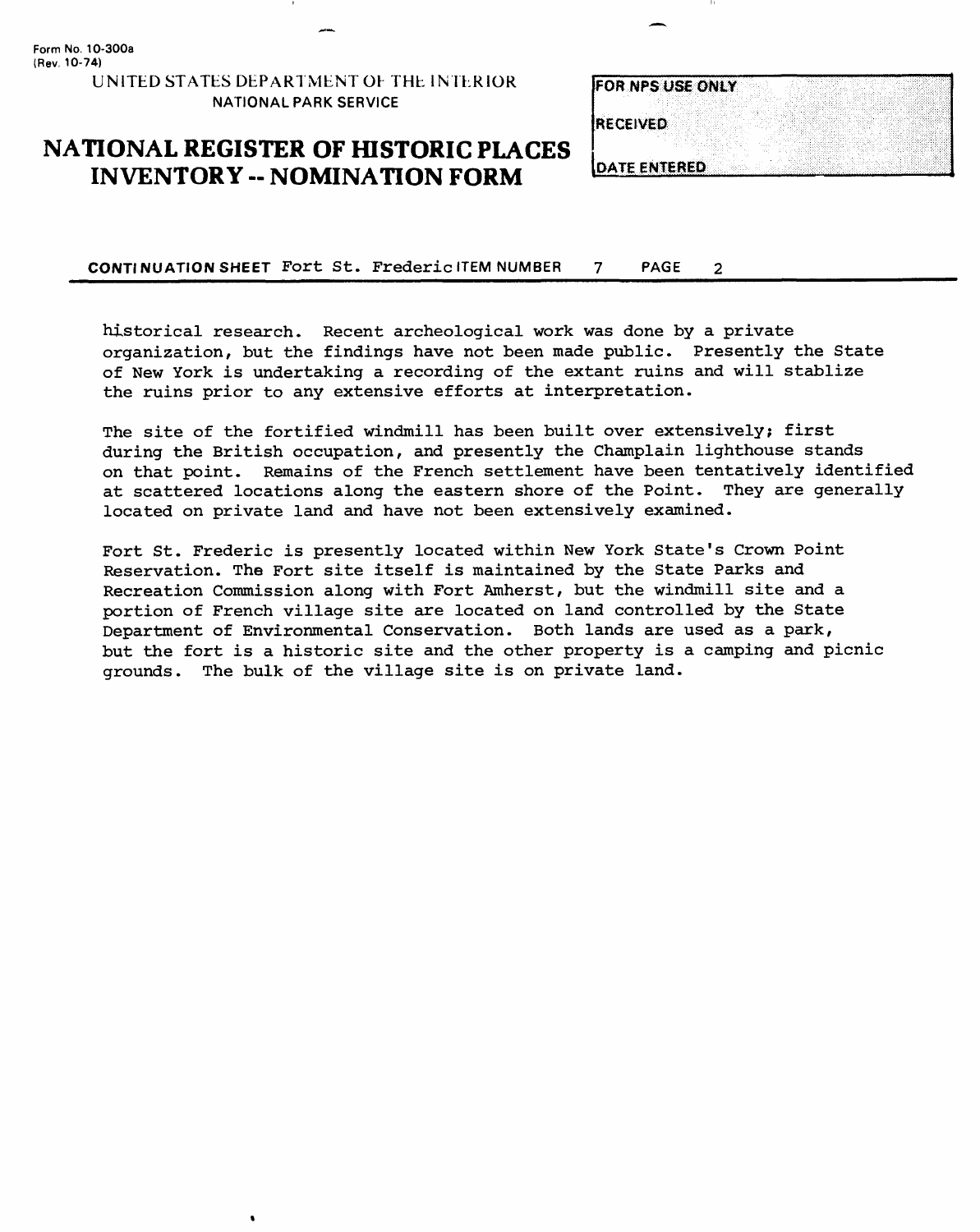**(Rev. 10-74)** UNITED STATES DEPARTMENT OF THE INTERIOR NATIONAL PARK SERVICE

**Form No. 10-300a** 

### **NATIONAL REGISTER OF HISTORIC PLACES INVENTORY -- NOMINATION FORM**

|                  | <b>FOR NPS USE ONLY</b> |  |  |  |  |  |
|------------------|-------------------------|--|--|--|--|--|
|                  |                         |  |  |  |  |  |
|                  |                         |  |  |  |  |  |
| <b>IRECEIVED</b> |                         |  |  |  |  |  |
|                  |                         |  |  |  |  |  |
|                  |                         |  |  |  |  |  |
|                  | <b>DATE ENTERED</b>     |  |  |  |  |  |

CONTINUATION SHEET Fort St. Frederic ITEM NUMBER 8 PAGE 2

invasion never materialised, but similar expedition was not mounted until 1755.

The major British offensive against France in 1755 consisted of a four-pronged attack to be launched at Fort Dusquesne, Fort Niagara, Fort Beausejour and Fort St. Frederic. An army consisting of men from Massachusetts, New Hampshire, Connecticut, Rhode Island and New York, as well as Indians of the Mohawk and Five Nations, set out from Albany in July of 1755, under the command of William Johnson of New York, for Crown Point. The French however were aware of the invasion and were busily strengthening Fort St. Frederic, which was commanded by Baron Dieskau. Rather than wait for the English, Dieskau set out with his troops down Lake Champlain to Lake George where Johnson was momentarily halted. In the battle which ensued, the English troops gained a victory, but were so debilitated, that the actual attack on Crown Point was abandoned.

In 1755-57, the French defenses on Lake Champlain were supplemented by the construction of Fort Carillon at Ticonderoga, roughly ten miles south of Crown Point. Thus when the English stepped up their hostilities in the Seven Years War, Fort Carillon bore the brunt of the expeditions launched up the New York waterways. An attack on Fort Carillon led by General Abercromby in 1758 was repulsed with heavy losses to the British. Nonetheless, in the following year the more astute Sir Jeffrey Amherst sailed up Lake George with Fort Carillon, Fort St. Frederic and Montreal as his objectives. In the face of this more able adversary, the French withdrew all but four hundred men from Ticonderoga, leaving that garrison to delay the English. On the evening of the twenty-sixth of July, the small garrison slipped away from Fort Carillon, leaving a match burning in the magazine, which eventually exploded. Amherst halted at Ticonderoga temporarily, to repair the damaged works, before moving on to Crown Point, but on the first of August he received work that Fort St. Frederic has likewise been abandoned and the magazine destroyed. At this news, Amherst proceeded to occupy Crown Point, but found the fort in such dilapidated condition that he set about constructing a new and larger fort on the higher ground southwest of Fort St. Frederic. The village outside the old fort was abandoned as well. With the fall of these two forts, the British held an undisputed claim to the Hudson Valley, yet Fort St. Frederic had never been fired upon by a hostile force.

Today the ruins of Fort St. Frederic and the subsequent Fort Amherst or Crown Point have been stabilised by the state of New York, and lie within the Crown Point Reservations.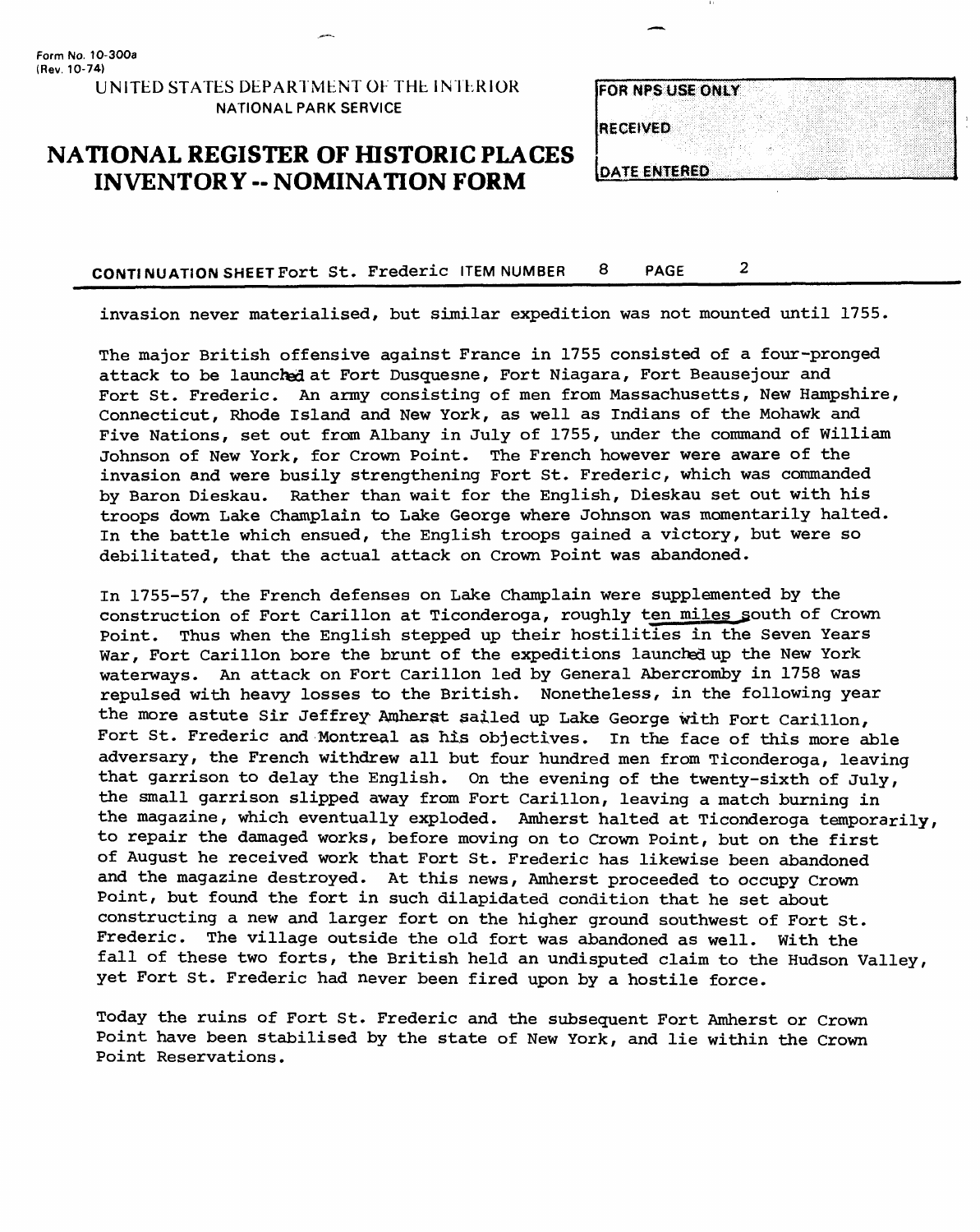**Form No. 10-300a (Rev. 10-74)**

#### UNITED STATES DEPARTMENT OF THE INTERIOR NATIONAL PARK SERVICE

# **NATIONAL REGISTER OF HISTORIC PLACES INVENTORY -- NOMINATION FORM**

| <b>FOR NPS USE ONLY</b> |  |  |  |
|-------------------------|--|--|--|
|                         |  |  |  |
| <b>RECEIVED</b>         |  |  |  |
|                         |  |  |  |
|                         |  |  |  |
| <b>DATE ENTERED</b>     |  |  |  |

**CONTINUATION SHEET Fort** St. Frederic ITEM NUMBER 10 PAGE 1 \_\_\_\_\_\_\_\_\_\_\_\_\_\_\_\_

The Fort St. Frederic National Historic Landmark consists of a parcel of land situated on the north and east shores of Crown Point. Enclosed within these boundaries are the archeological remains of the major elements of this French outpost; the fort itself, the fortified windmill-lookout, and the French village. It must be noted that the nature of the nonmilitary French settlement was not completely that of a compact village, but pending further investigation, only a general determination of the full range of the French settlement can be made. These boundaries have therefore been drawn to include the relatively unintruded-upon area along the Eastern lakeshore within the general village area (refer to the enclosed sketch map entitled Ft. St. Frederic National Historic Landmark, drawn by Richard E. Greenwood, 1975) .

Beginning at a point on the eastern shore of Lake Champlain 2000' south of the easternmost portion of Hickock Point, proceed west in a straight line to the eastern curb of the road running south from Burdick Crossing. From this point, the landmark boundary runs north along said curb, continuing northeast beyond Burdick Crossing and up to the curb's intersection with the eastern curb of State Route 8, just north of Murdocks Point. The boundary then follows the line of eastern curb of Route 8 to a point directly east of the northern curb of the northern park entrance road to Fort St. Frederic. The boundary thence proceeds due west to the northern curb of said park road, and follows said curb to its intersection with the easternmost curb of the auxiliary park road which runs in a loop to the west of Fort St. Frederic. The boundary runs north to the lakeshore line, following the line of said auxiliary road curb, and thence continues east, and south to the point of origin, following the shoreline.

The  $1\frac{1}{4}$ **e** $\epsilon$ <sup>p</sup> , developments within the landmark area, including the several farms and houses, the park facilities, the community located on Coffin Point, and the D & H Railroad, do not contribute to the national significance of the landmark.